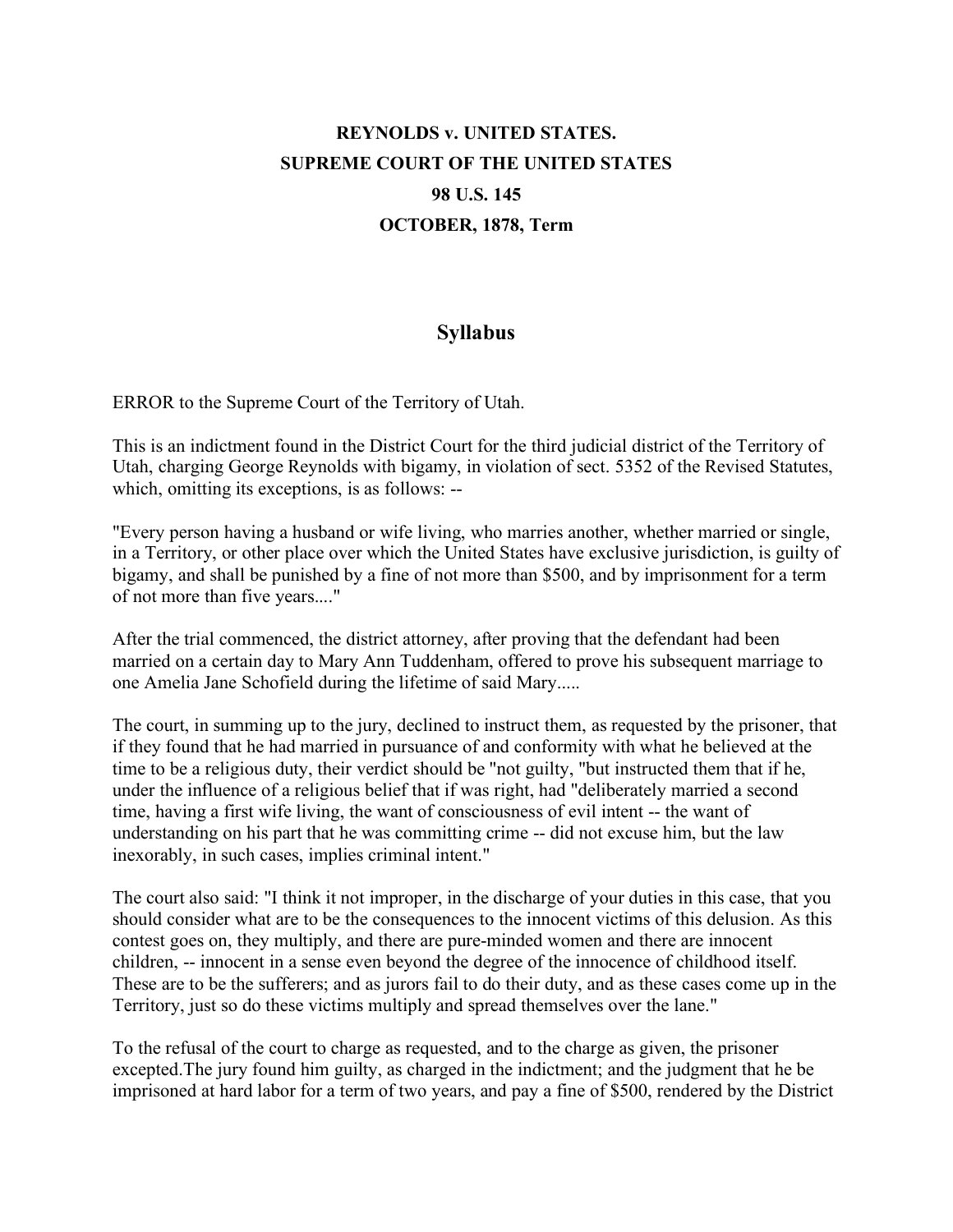Court, having been affirmed by the Supreme Court of the Territory, he sued out this writ of error.

## **MR. CHIEF JUSTICE WAITE delivered the opinion of the court.**

The assignments of error, when grouped, present the following questions: -- \*\*\*\*\*

5. Should the accused have been acquitted if he married the second time, because he believed it to be his religious duty? \*\*\*\*\*

5. As to the defence of religious belief or duty.

On the trial, the plaintiff in error, the accused, proved that at the time of his alleged second marriage he was, and for many years before had been, a member of the Church of Jesus Christ of Latter-Day Saints, commonly called the Mormon Church, and a believer in its doctrines; that it was an accepted doctrine of that church "that it was the duty of male members of said church, circumstances permitting, to practise polygamy; . . . that this duty was enjoined by different books which the members of said church believed to be to divine origin, and among others the Holy Bible, and also that the members of the church believed that the practice of polygamy was directly enjoined upon the male members thereof by the Almighty God, in a revelation to Joseph Smith, the founder and prophet of said church; that the failing or refusing to practise polygamy by such male members of said church, when circumstances would admit, would be punished, and that the penalty for such failure and refusal would be damnation in the life to come." He also proved "that he had received permission from the recognized authorities in said church to enter into polygamous marriage; . . . that Daniel H. Wells, one having authority in said church to perform the marriage ceremony, married the said defendant on or about the time the crime is alleged to have been committed, to some woman by the name of Schofield, and that such marriage ceremony was performed under and pursuant to the doctrines of said church."

Upon this proof he asked the court to instruct the jury that if they found from the evidence that he "was married as charged -- if he was married -- in pursuance of and in conformity with what he believed at the time to be a religious duty, that the verdict must be 'not guilty.'" This request was refused, and the court did charge "that there must have been a criminal intent, but that if the defendant, under the influence of a religious belief that it was right, -- under an inspiration, if you please, that it was right, -- deliberately married a second tme, having a first wife living, the want of consciousness of evil intent -- the want of understanding on his part that he was committing a crime -- did not excuse him; but the law inexorably in such case implies the criminal intent."

Upon this charge and refusal to charge the question is raised, whether religious belief can be accepted as a justification of an overt act made criminal by the law of the land. The inquiry is not as to the power of Congress to prescribe criminal laws for the Territories, but as to the guilt of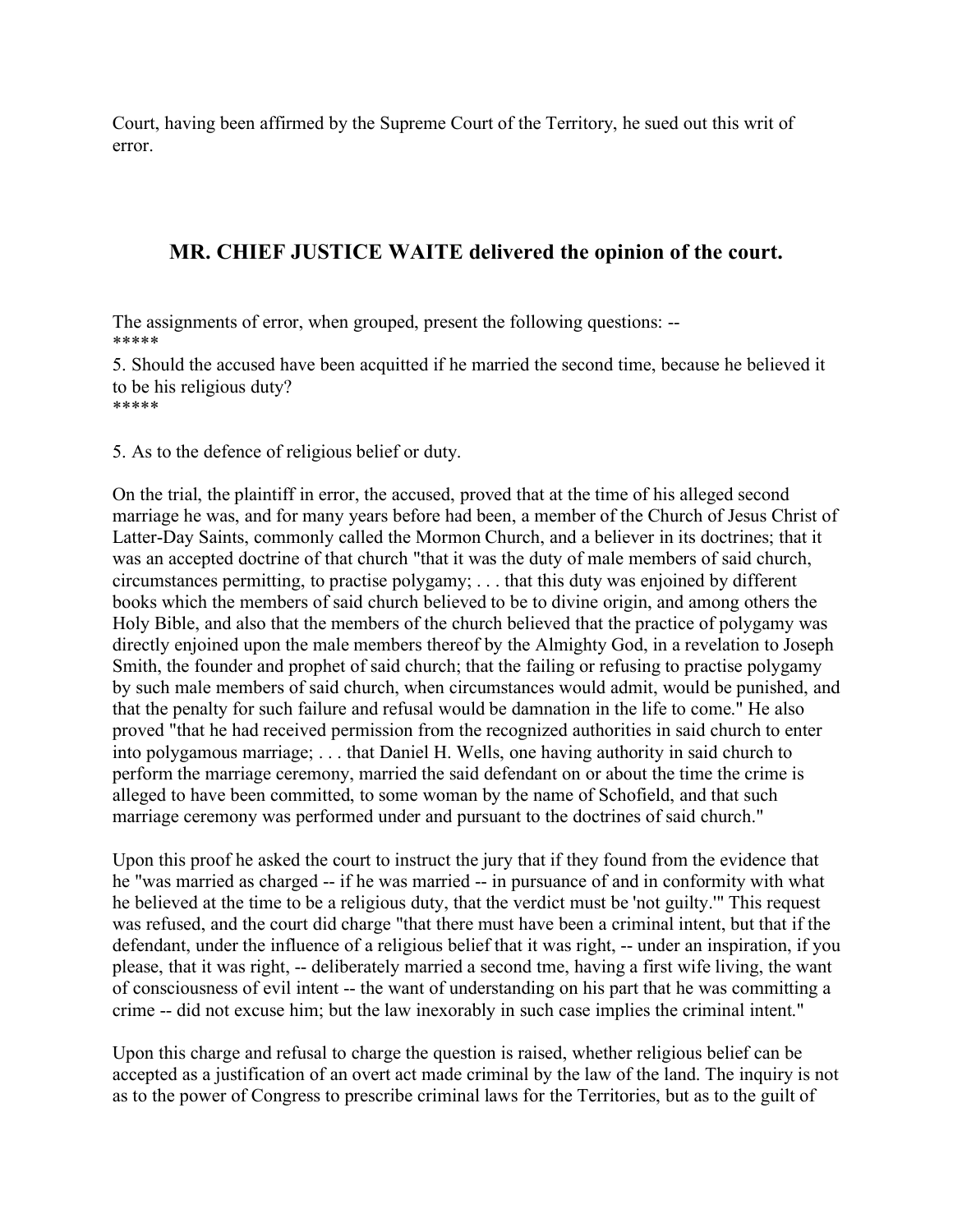one who knowingly violates a law which has been properly enacted, if he entertains a religious belief that the law is wrong.

Congress cannot pass a law for the government of the Territories which shall prohibit the free exercise of religion. The first amendment to the Constitution expressly forbids such legislation. Religious freedom is guaranteed everywhere throughout the United States, so far as congressional interference is concerned. The question to be determined is, whether the law now under consideration comes within this prohibition.

The word "religion" is not defined in the Constitution. We must go elsewhere, therefore, to ascertain its meaning, and nowhere more appropriately, we think, than to the history of the times in the midst of which the provision was adopted. The precise point of the inquiry is, what is the religious freedom which has been guaranteed....

Before the adoption of the Constitution, attempts were made in some of the colonies and States to legislate not only in respect to the establishment of religion, but in respect to its doctrines and precepts as well. The people were taxed, against their will, for the support of religion, and sometimes for the support of particular sects to whose tenets they could not and did not subscribe. Punishments were prescribed for a failure to attend upon public worship, and sometimes for entertaining heretical opinions.

This brought out a determined opposition. Amongst others, Mr. Madison prepared a "Memorial and Remonstrance," which was widely circulated and signed, and in which he demonstrated "that religion, or the duty we owe the Creator," was not within the cognizance of civil government. At the next session the proposed bill was not only defeated, but another, "for establishing religious freedom," drafted by Mr. Jefferson, was passed. In the preamble of this act religious freedom is defined; and after a recital "that to suffer the civil magistrate to intrude his powers into the field of opinion, and to restrain the profession or propagation of principles on supposition of their ill tendency, is a dangerous fallacy which at once destroys all religious liberty," it is declared "that it is time enough for the rightful purposes of civil government for its officers to interfere when principles break out into overt acts against peace and good order." In these two sentences is found the true distinetion between what properly belongs to the church and what to the State.....

At the first session of the first Congress the amendment now under consideration was proposed with others by Mr. Madison. It met the views of the advocates of religious freedom, and was adopted. Mr. Jefferson afterwards, in reply to an address to him by a committee of the Danbury Baptist Association, took occasion to say: "Believing with you that religion is a matter which lies solely between man and his god; that he owes account to noneother for his faith or his worship; that the legislative powers of the government reach actions only, and not opinions, -- I contemplate with sovereign reverence that act of the whole American people which declared that their legislature should 'make no law respecting an establishment of religion or prohibiting the free exercise thereof,' thus building a wall of separation between church and State." Coming as this does from an acknowledged leader of the advocates of the measure, it may be accepted almost as an authoritative declaration of the scope and effect of the amendment thus secured. Congress was deprived of all legislative power over mere opinion, but was left free to reach actions which were in violation of social duties or subversive of good order.